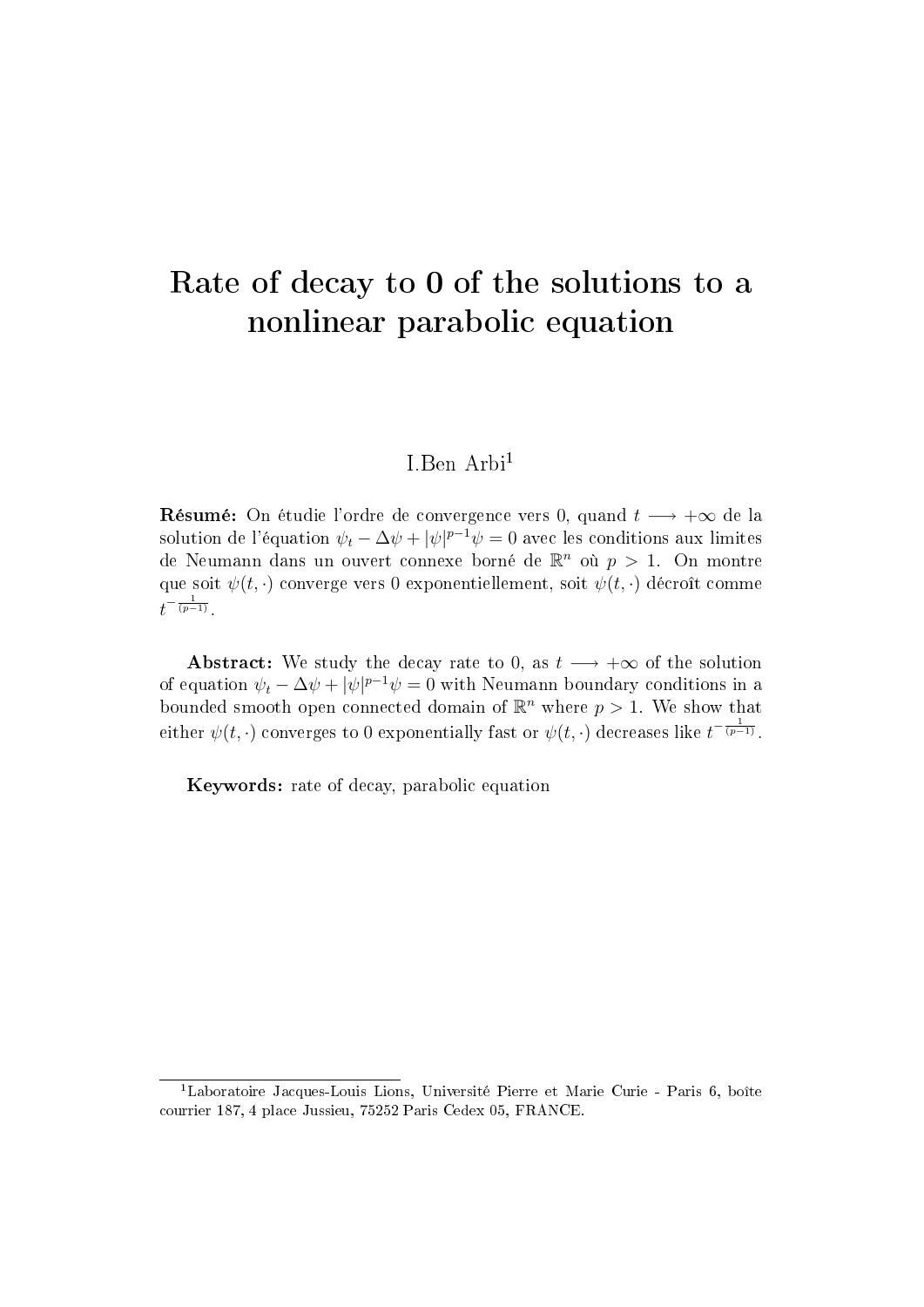#### 1 Introduction and main results.

In this paper we consider the following nonlinear parabolic equation

$$
\begin{cases}\n\psi_t - \Delta \psi + g(\psi) = 0 & \text{in } \mathbb{R}^+ \times \Omega, \\
\frac{\partial \psi}{\partial n} = 0 & \text{on } \mathbb{R}^+ \times \partial \Omega.\n\end{cases}
$$
\n(1.1)

where  $\Omega$  is a bounded smooth open connected domain of  $\mathbb{R}^n$  and  $g \in C^1(\mathbb{R})$ satisfies

$$
g(0) = 0 \tag{1.2}
$$

and for some  $p > 1$ 

$$
\exists c > 0, \forall s \in \mathbb{R}, \qquad 0 \le g'(s) \le c|s|^{p-1}.
$$
 (1.3)

From  $(1.2)-(1.3)$  we deduce that  $g(s)$  has the sign of s and

$$
\forall s \in \mathbb{R}, \quad |g(s)| \le \frac{c}{p} |s|^p. \tag{1.4}
$$

We define the operator  $A$  by

$$
D(A) = \{ \psi \in H^2(\Omega), \frac{\partial \psi}{\partial n} = 0 \quad on \quad \partial \Omega \}
$$

and

$$
\forall \psi \in D(A), \quad A\psi = -\Delta \psi
$$

On the other hand the operator  $B$  defined by

$$
D(B) = \{ \psi \in L^{2}(\Omega), -\Delta\psi + g(\psi) \in L^{2}(\Omega) \text{ and } \frac{\partial\psi}{\partial n} = 0 \text{ on } \partial\Omega \}
$$

and

$$
\forall \psi \in D(B), \quad B\psi = -\Delta \psi + g(\psi)
$$

is well-known to be maximal monotone in  $L^2(\Omega)$ . As a consequence of [1, 2] for any  $\psi_0 \in L^2(\Omega)$  there exists a unique weak solution of the equation

$$
\psi' + B\psi = 0
$$
 on  $\mathbb{R}^+$ ;  $\psi(0, x) = \psi_0$ . (1.5)

In addition it is well known that if  $\psi_0 \in L^{\infty}(\Omega)$ ,  $\psi(t, \cdot)$  remains in  $L^{\infty}(\Omega)$  for all  $t > 0$ . Finally [8] contains an estimate of the solution in  $C(\bar{\Omega})$  and  $C^1(\bar{\Omega})$ for  $t > 0$ , which is valid for any sufficiently regular domain.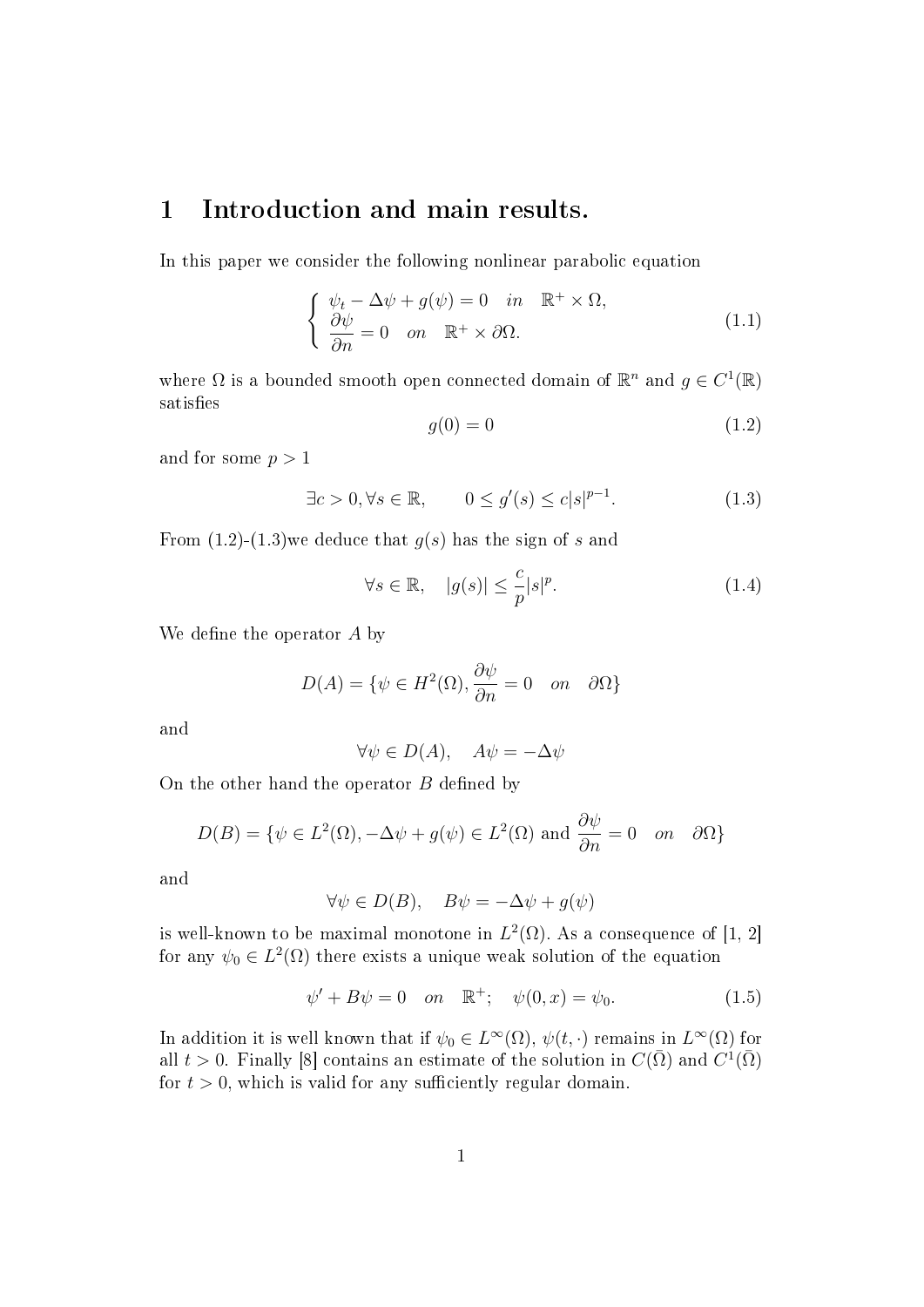Concerning the behaviour for t large, in [5], A.Haraux established in the case of a pure power nonlinearity the exponential convergence to 0 of the projection on the range of A of the solution of equation  $(1.1)$ . Moreover in [4], the study of the equation  $u'' + u' - \Delta u + g(u) = 0$  with Neumann boundary conditions and where g satisfies  $\exists C, c > 0, \forall s \in \mathbb{R}, c|s|^{p-1} \leq g'(s) \leq C|s|^{p-1}$ for some  $p > 1$ , showed that either  $u(t)$  converges to 0 exponentially fast, or  $||u(t)||_{H_0^1(\Omega)} \ge \gamma t^{-1/(p-1)}$  with  $\gamma > 1$  for  $t \ge 1$ .

Several authors have treated some variants of equation (1.1), for example in [6] with  $g(u) = c|u|^{p-1}u - \lambda_1u$  and with Dirichlet boundary conditions, was studied the decay rate at the infinity of solutions to (1.1), where  $\lambda_1 > 0$ is the first eigenvalue of  $-\Delta$  in  $H_0^1(\Omega)$ . The result obtained there is optimal for positive solutions.

According to La Salle's invariance principle, cf. [3, 7], any solution  $\psi$  of (1.1), having a precompact range on  $\mathbb{R}^+$  with values to  $L^{\infty}(\Omega)$ , converges to a continuum of stationary solutions of equation (1.1), which reduces here to the constants of some sub-interval of  $g^{-1}(0)$ . By monotonicity, it is in fact known that  $\psi$  converges to some constant  $a \in g^{-1}(0)$ .

Our first result is valid without any additional hypothesis on  $g$ 

**Theorem 1.1.** Let q satisfy (1.2) and (1.3). Then any solution  $\psi$  of (1.1) satisfies the following alternative as  $t \to \infty$ : either

$$
\|\psi(t,\cdot)\|_{\infty} \le Ce^{-\lambda_2 t},\tag{1.6}
$$

or

$$
\exists c' > 0, \forall t \ge 1, \quad \left| \int_{\Omega} \psi(t, x) dx \right| \ge c' t^{-\frac{1}{p-1}}, \tag{1.7}
$$

where  $\lambda_2 > 0$  is the second eigenvalue of A in  $D(A)$ .

Our second result provides a more accurate estimate when  $g(\psi) = |\psi|^{p-1}\psi$ Theorem 1.2. Let us consider the nonlinear parabolic problem (1.1) with  $g(\psi) = |\psi|^{p-1}\psi$ , then any solution  $\psi$  of (1.1) satisfies the following alternative as  $t \rightarrow \infty$ : either

$$
\|\psi(t,\cdot)\|_{\infty} \le Ce^{-\lambda_2 t},\tag{1.8}
$$

or

$$
\forall t \ge 1, \qquad \|\|\psi(t, \cdot)\| - ((p-1)t)^{-\frac{1}{p-1}}\|_{\infty} \le K t^{-\frac{1}{(p-1)}-1}, \qquad (1.9)
$$

where  $K, C > 0, p > 1$  and  $\lambda_2 > 0$  is the second eigenvalue of A in  $D(A)$ .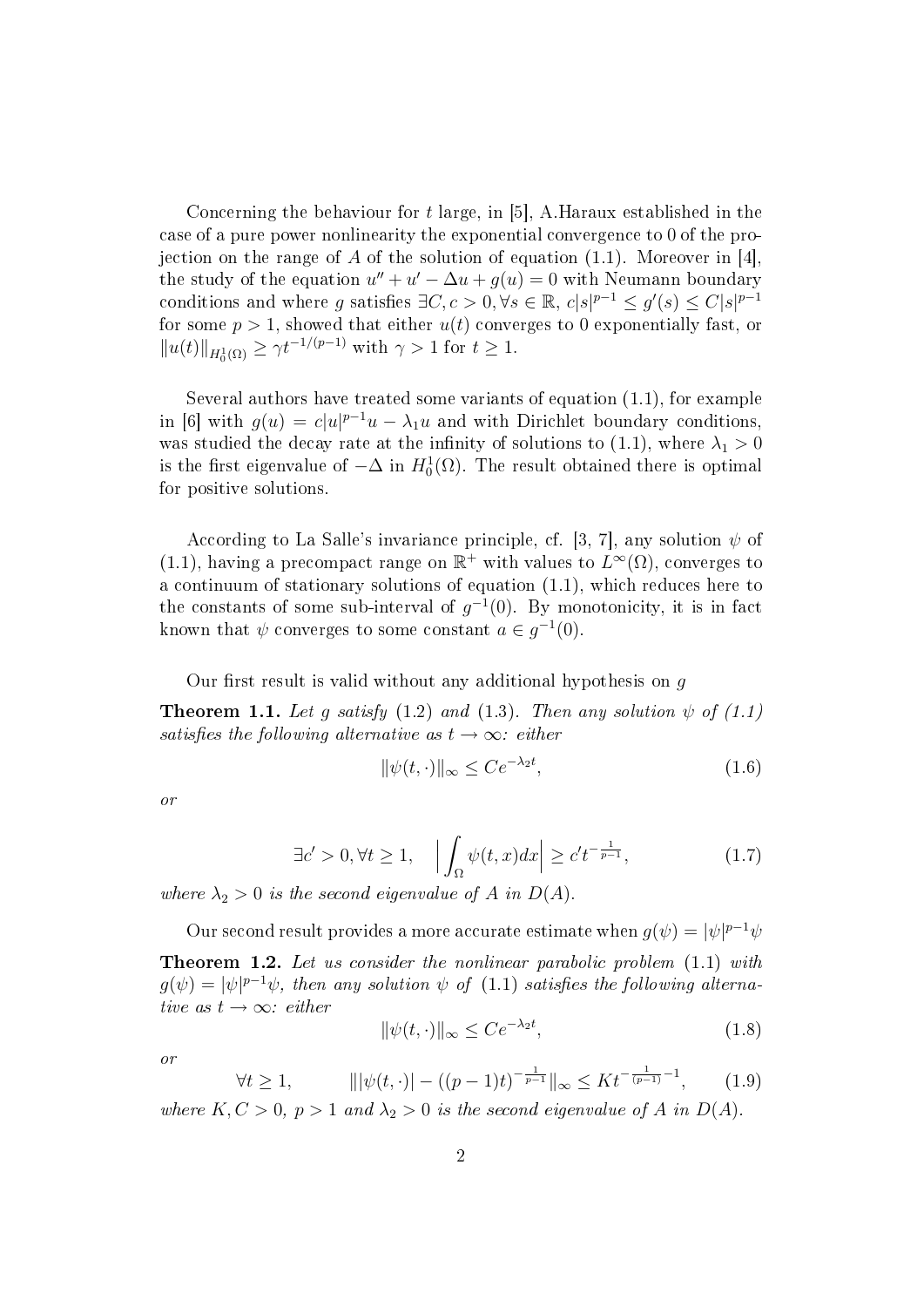In the following Proposition, we consider two special cases showing that both possibilities in the second result in the Theorem 1.1 can actually happen.

**Proposition 1.3.** Let g satisfy  $(1.2)$  and  $(1.3)$ . Then we have

- (i) If  $\Omega$  is symmetric around 0, q is odd and  $\psi(0, \cdot)$  is an odd function in  $\Omega$ , then any solution of (1.1) satisfies (1.6).
- (ii) If  $\psi(0, \cdot) \geq 0$  and  $\psi$  does not vanish a.e in  $\Omega$ , then any solution of (1.1) satisfies  $(1.7)$ .

Finally, our last result shows that the second possibility is sharp for a class of functions g more general than the pure power

Proposition 1.4. Under the additional hypothesis

$$
\exists k_1 > 0, \forall s \in \mathbb{R}, |g(s)| \ge k_1 |s|^p \tag{1.10}
$$

for any solution  $\psi$  of (1.1), we have

$$
\forall t \ge 1, \quad \|\psi(t, \cdot)\|_{\infty} \le \left\{\frac{1}{k_1(p-1)}\right\}^{\frac{1}{p-1}} t^{-\frac{1}{p-1}} \tag{1.11}
$$

#### 2 Proof of Proposition 1.4.

**Proof.** If  $\psi(0, \cdot) = 0$ , we have  $\psi(t, \cdot) \equiv 0$  and the result is obvious. Otherwise let  $z$  be defined by

$$
z(t) = \left\{ \frac{1}{\|\psi(0, \cdot)\|_{\infty}^{1-p} + k_1(p-1)t} \right\}^{\frac{1}{p-1}}
$$

Then z is a solution of the following nonlinear ODE problem

$$
\begin{cases}\n z' + k_1 z^p = 0, \\
 z(0) = ||\psi(0, \cdot)||_{\infty}.\n\end{cases} (2.1)
$$

Under the additional condition(1.10), we will show that z is a super solution of (1.1). Indeed, we have

$$
z_t - \Delta z + g(z) = -k_1(z(0)^{1-p} + k_1(p-1)t)^{-\frac{p}{p-1}} + g(z)
$$
  
\n
$$
\geq -k_1(z(0)^{1-p} + k_1(p-1)t)^{-\frac{p}{p-1}} + k_1|z|^p
$$
  
\n
$$
\geq 0.
$$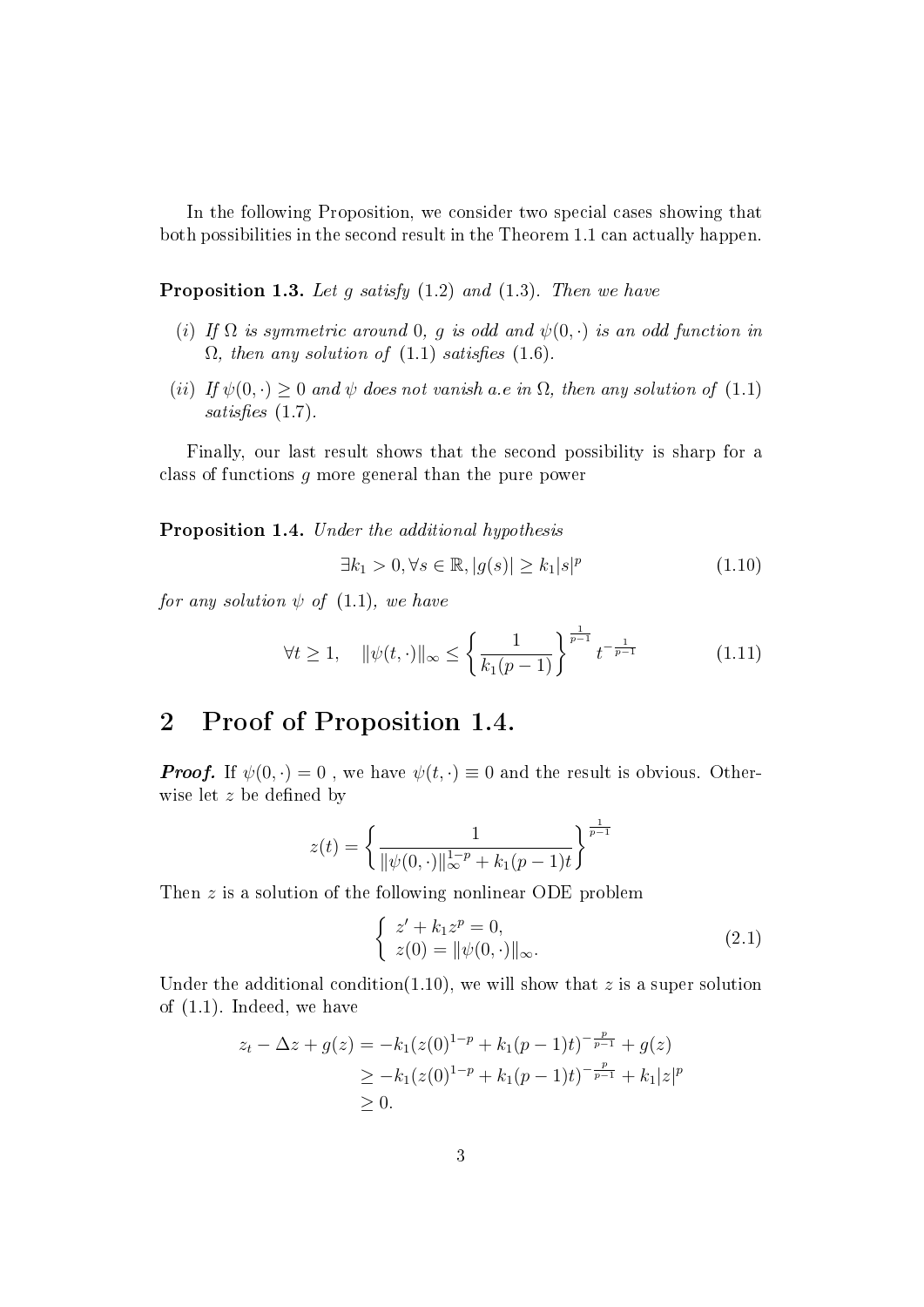Since  $\psi(0, \cdot) \leq z(0)$  we deduce, by standard comparison principle, that  $\psi(t, \cdot) \leq z(t) \ \forall t \geq 1.$ 

A similar calculation shows that  $\psi(t, \cdot) \geq -z(t)$ ,  $\forall t \geq 1$  which concludes the proof.

#### 3 A general result on the range component.

Defining the orthogonal projection  $P : H \longrightarrow N$ , where

$$
H = L^{2}(\Omega), N = \ker(A) \text{ and } P\psi(t, \cdot) = \frac{1}{|\Omega|} \int_{\Omega} \psi(t, x) dx,
$$

as already mentioned in the introduction, [5] showed that for  $g(\psi) = |\psi|^{p-1}\psi$ , the following estimate holds

$$
\|\psi(t) - P\psi(t)\|_{L^2(\Omega)} \le K e^{-\lambda_2 t},
$$

for some constant  $K > 0$ . In this section, we will show that we have the same result for any function  $g$  satisfying  $(1.3)$ .

**Proposition 3.1.** Let  $\psi \in C(\mathbb{R}^+, L^{\infty})$  be any solution of (1.1). Assume that g is a locally Lipschitz non-decreasing function. Then we have ,

$$
\|\psi(t) - P\psi(t)\|_2 \le \|\psi(0) - P\psi(0)\|_2 \ e^{-\lambda_2 t},\tag{3.1}
$$

where  $\|.\|_2$  denotes the norm in  $L^2(\Omega)$  and  $\lambda_2 > 0$  is the second eigenvalue of  $-\Delta$  in  $L^2(\Omega)$  with Neumann boundary conditions.

**Proof.** We denote by  $(u, v)$  the inner product of two functions  $u, v$  of  $L^2(\Omega)$ . Since g is a nondecreasing function, for all  $\psi \in L^{\infty}(\Omega)$ , we have a.e. in  $x \in \Omega$ 

$$
(g(\psi) - g(P\psi))(\psi - P\psi) \ge 0
$$

and then by integrating over  $\Omega$ 

$$
(g(\psi), \psi - P\psi) - (g(P\psi), \psi - P\psi) \ge 0.
$$
\n(3.2)

Since  $g(P\psi)$  is a constant and  $(\psi - P\psi) \in N^{\perp}$ , we deduce that  $(g(P\psi), \psi P\psi$ ) = 0. Hence from (3.2),

$$
(g(\psi), \psi - P\psi) \ge 0.
$$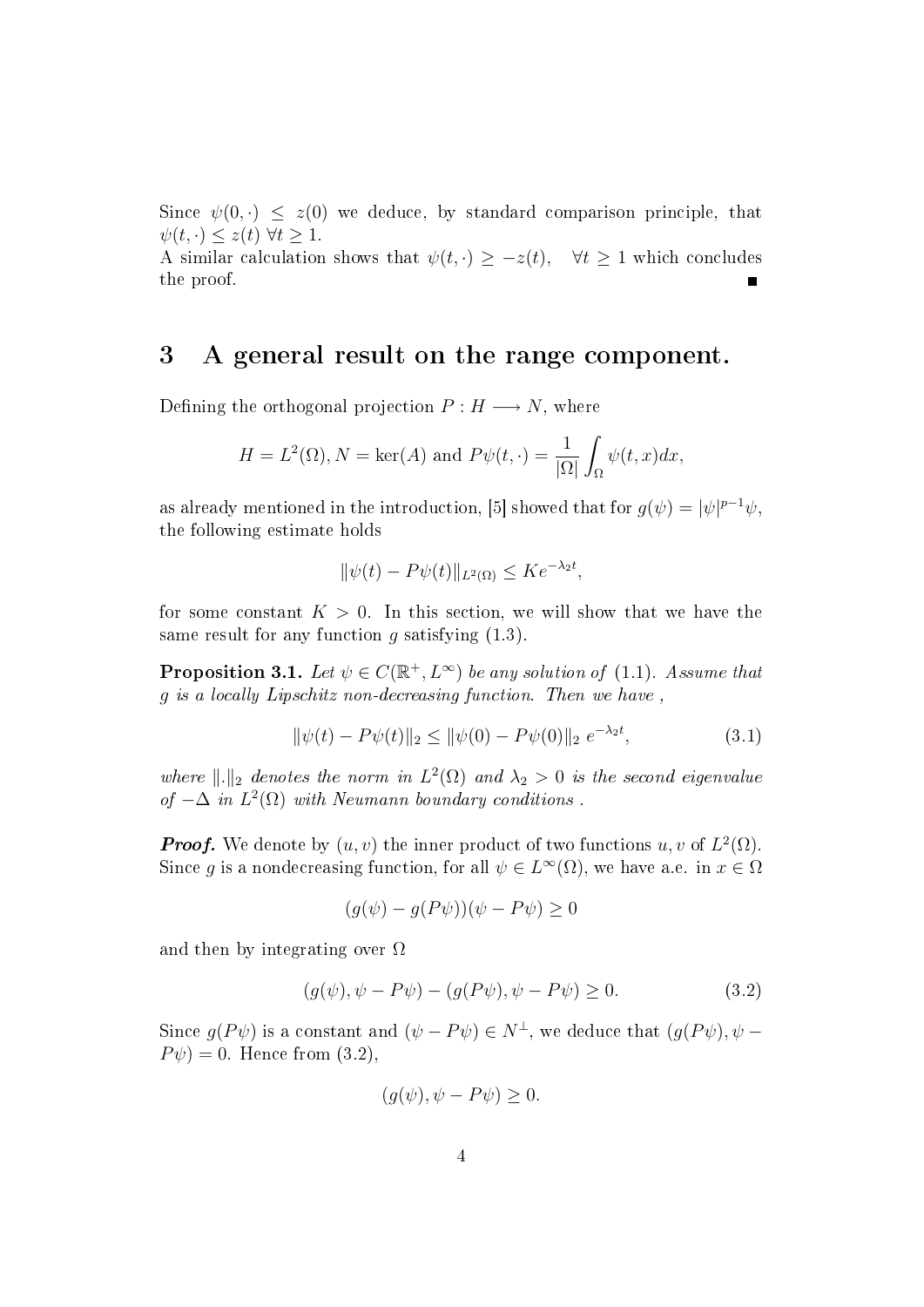Setting

$$
w=\psi-P\psi,
$$

we have since  $\Delta P \psi = P \Delta \psi = 0$  $w' - \Delta w = \psi' - \Delta \psi - P\psi' + \Delta P\psi = (I - P)(\psi' - \Delta \psi) = -(I - P)g(\psi).$ Thus , since  $(w,(I-P)g(\psi)) = ((I-P)w, g(\psi)) = (w, g(\psi)) = (g(\psi), \psi - P\psi)$ we find

$$
\frac{1}{2}\frac{d}{dt}||w(t)||_2^2 = (w, \Delta w) - (g(\psi), \psi - P\psi) \le -\lambda_2|w|^2.
$$

By integrating we obtain (3.1).

## 4 Proof of Theorem 1.1.

We set  $\psi = u + w$ , where  $u = P\psi$  and  $w = (I - P)\psi$ . By projecting (1.1) on N we obtain

$$
u' + P(g(\psi)) = 0,\t\t(4.1)
$$

where we have used that  $P(A\psi) = 0$ , since  $R(A) \subset N^{\perp}$ . Noticing that

$$
u' + P(g(u)) + P(g(\psi) - g(u)) = u' + g(u) + P(g(\psi) - g(u)),
$$

we can rewrite the equation (4.1) as

$$
u' + g(u) = -P(g(\psi) - g(u)).
$$

By the assumption (1.3), we deduce that

$$
|P(g(\psi) - g(u))| \le \frac{1}{|\Omega|} ||g(\psi) - g(u)||_1 \le \frac{c}{|\Omega|} (||\psi||_{2p-2}^{p-1} + ||u||_{2p-2}^{p-1}) ||w||_2.
$$

But  $\psi$  and u are uniformly bounded and from Proposition 3.1 we have the estimate  $||w(t)||_2 \leq Ke^{-\lambda_2 t}$ . Therefore

$$
|P(g(\psi) - g(u))| \le K'e^{-\lambda_2 t},
$$

with  $K' > 0$ . Which leads us to study the equation:

$$
u' + g(u) = f(t) \quad \text{in} \quad \mathbb{R}^+, \tag{4.2}
$$

where

$$
f(t) = P(g(\psi) - g(u))
$$

and

$$
|f(t)| \le K'e^{-\lambda_2 t}.
$$

Using the same method as in [5], we show the following result: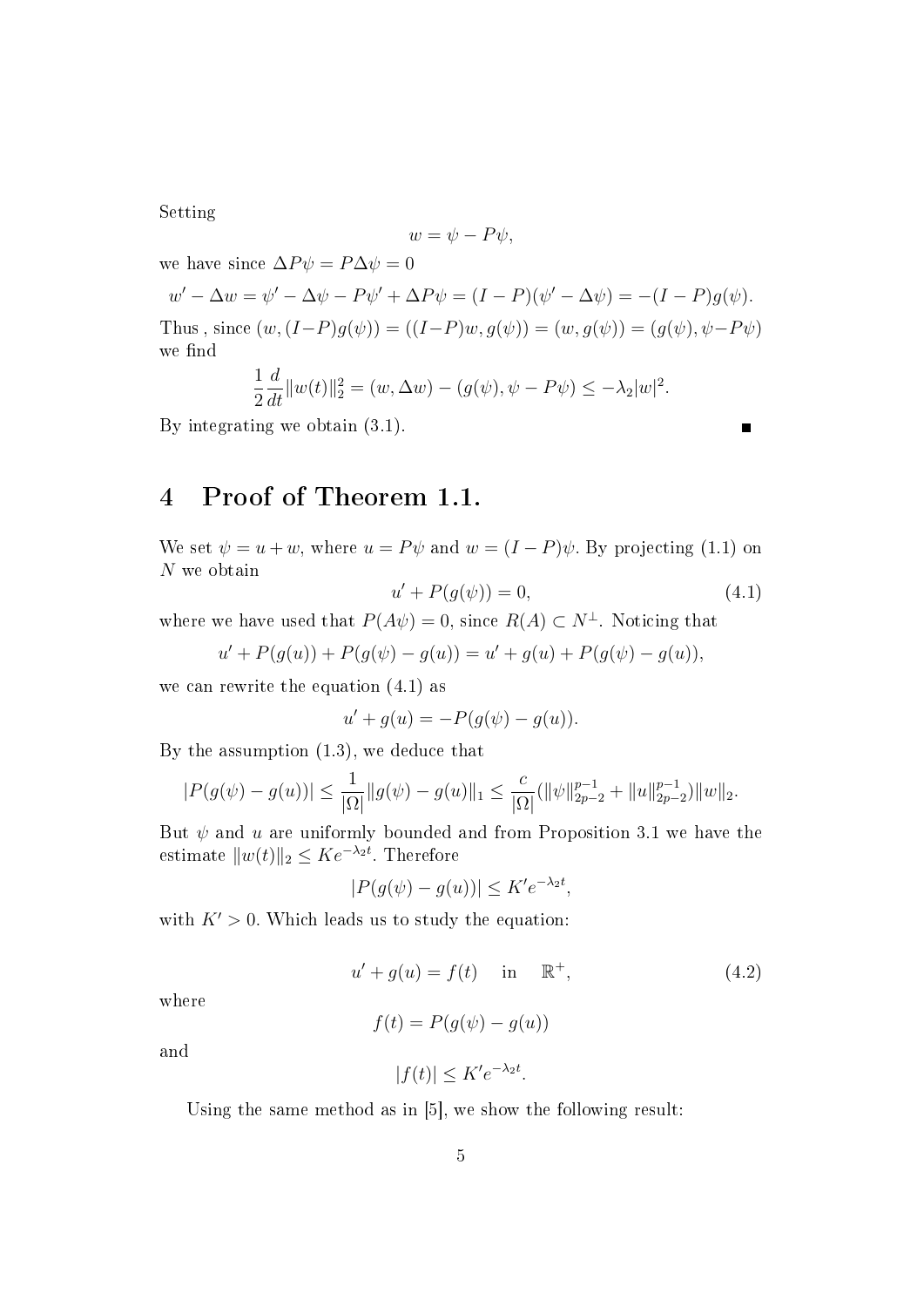**Lemma 4.1.** Let  $c > 0$ ,  $\gamma > 0$ ,  $p > 1$  and g satisfying (1.2) and (1.3) Let  $M > 0$  such that

$$
M \le \left(\frac{\gamma}{2c}\right)^{\frac{1}{p-1}},\tag{4.3}
$$

 $c_1 > 0$  with

$$
c_1 \le \frac{\gamma}{2}M,
$$

then for every function f satisfying

 $|f(t)| \leq c_1 e^{-\gamma t},$ 

there exists a unique function  $v \in C^1(\mathbb{R}^+)$  satisfying

$$
\forall t \ge 0, \quad v' + g(v) = f(t) \tag{4.4}
$$

and

$$
\sup_{t \in (0, +\infty)} \left\{ e^{\gamma t} |v(t)| \right\} \le M. \tag{4.5}
$$

**Proof.** Since any solution of  $(4.4)(4.5)$  satisfies the integral equation

$$
v(t) = -\int_{t}^{+\infty} (f(s) - g(v(s))ds.
$$
 (4.6)

We look for a solution of (4.6). It is then natural to introduce the following function space :

$$
X = \{ v \in C(0, +\infty) ; \sup_{t \in (0, +\infty)} e^{\gamma t} |v(t)| \le M \},\
$$

equipped with the distance associated to the norm

$$
||v||_{\gamma} = \sup_{t \in (0, +\infty)} e^{\gamma t} |v(t)|. \tag{4.7}
$$

We consider the operator  $\mathcal{T}: X \to C(0, +\infty)$  defined by

$$
\mathcal{T}v(t) = -\int_{t}^{+\infty} (f(s) - g(v(s))ds).
$$

From (1.4), we have the estimate

$$
\forall s \in \mathbb{R}^+; \quad |g(v(s))| \leq \frac{c}{p} |v(s)|^p.
$$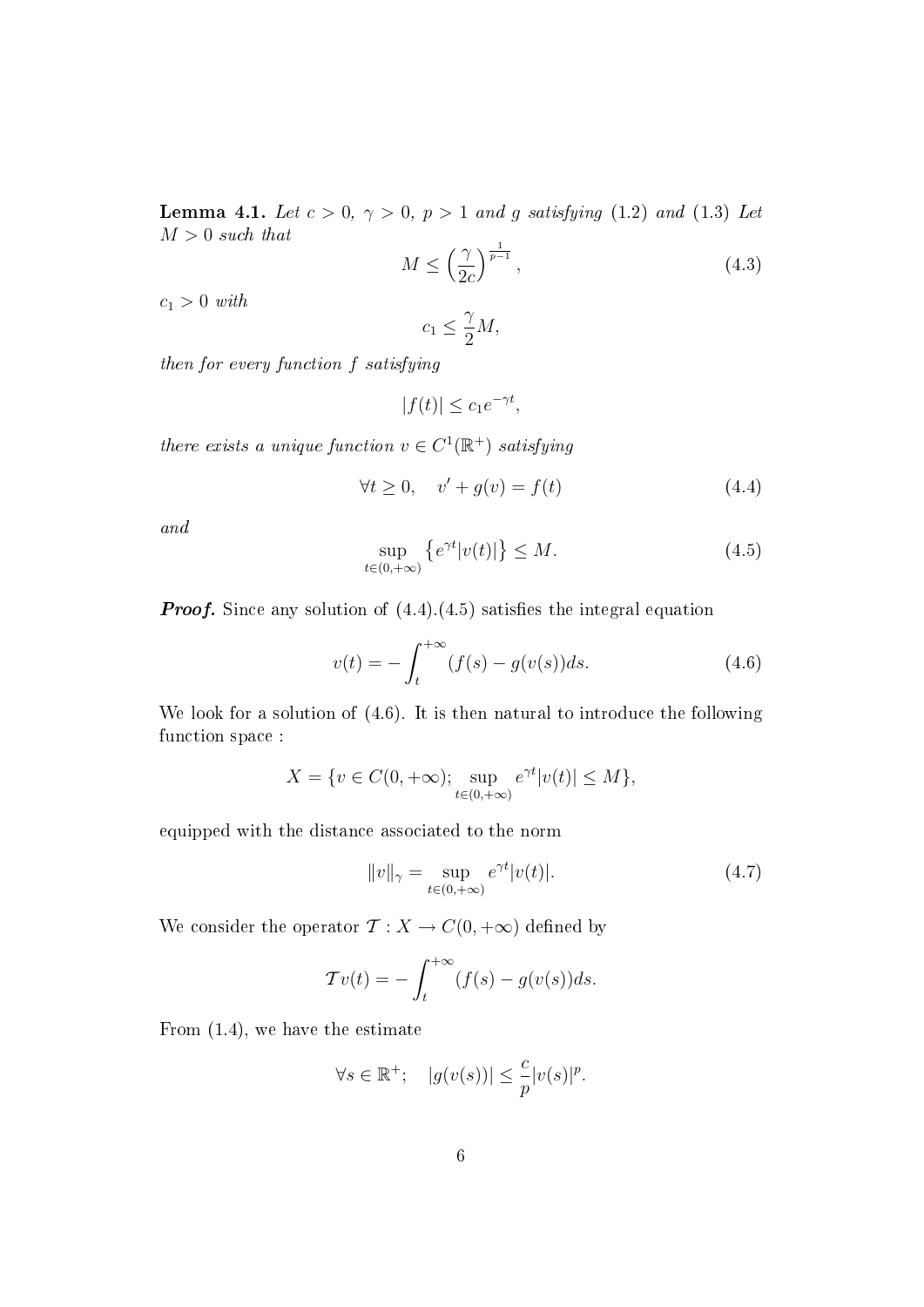First we will show that  $\mathcal{T}(X) \subset X$ . Let  $v \in X$ , then for all  $t \geq 0$ ,

$$
|Tv(t)| \leq \int_{t}^{+\infty} |f(s)|ds + \int_{t}^{+\infty} |g(v(s))|ds
$$
  
\n
$$
\leq \int_{t}^{+\infty} |f(s)|ds + \frac{c}{p} \int_{t}^{+\infty} |v(s)|^p ds
$$
  
\n
$$
\leq \frac{c_1}{\gamma} e^{-\gamma t} + \frac{c}{p} M^p \int_{t}^{+\infty} e^{-p\gamma s} ds
$$
  
\n
$$
\leq \left(\frac{c_1}{\gamma} + \frac{cM^p}{p^2\gamma}\right) e^{-\gamma t}
$$
  
\n
$$
\leq \left(\frac{M}{2} + Mc\frac{M^{p-1}}{p^2\gamma}\right) e^{-\gamma t}
$$
  
\n
$$
\leq \left(\frac{M}{2} + \frac{M}{2p^2}\right) e^{-\gamma t}.
$$

Since  $p > 1$ , it follows that

$$
|\mathcal{T}v(t)| \le Me^{-\gamma t}.
$$

Hence by (4.5), we obtain that  $Tv \in X$ , with

 $||\mathcal{T} v(t)||_{\gamma} \leq M.$ 

Secondly, we will prove that T is a contraction on X. In fact, for  $x, \bar{x} \in X$ and for all  $t\geq 0$ 

$$
|Tx(t) - T\bar{x}(t)| \leq \int_{t}^{+\infty} |g(x(s)) - g(\bar{x}(s))|ds
$$
  

$$
\leq cM^{p-1} \int_{t}^{+\infty} e^{-p\gamma s} e^{\gamma s} |x(s) - \bar{x}(s)|ds
$$
  

$$
\leq \frac{cM^{p-1}}{p\gamma} \|x - \bar{x}\|_{\gamma} e^{-\gamma t}.
$$

Then we have

$$
|\mathcal{T}x(t) - \mathcal{T}\bar{x}(t)|e^{\gamma t} \le \frac{cM^{p-1}}{p\gamma}||x - \bar{x}||_{\gamma}.
$$

Therefore, since  $M^{p-1}$  satisfies (4.3), we conclude that  $\forall x, \bar{x} \in X$ 

$$
||Tx - \mathcal{T}\bar{x}||_{\gamma} \le \frac{1}{2}||x - \bar{x}||_{\gamma}.
$$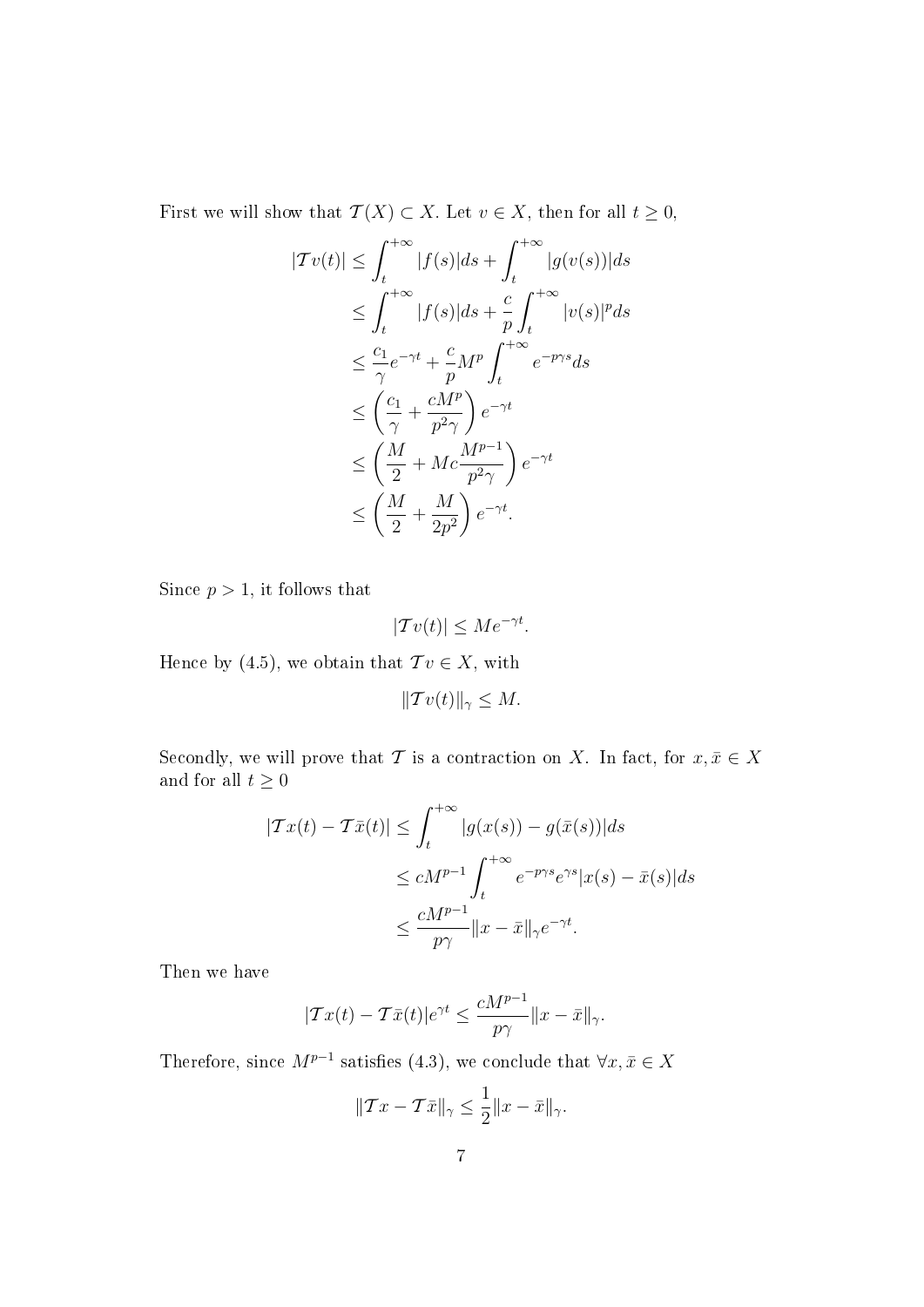Thus  $\mathcal T$  is a  $\frac{1}{2}$ -Lipschitz functional on the complete metric space X and the result follows from the Banach fixed point theorem. From  $(4.6)$  it follows easily that v satisfies  $(4.4)$ . Then the uniqueness of v follows from the uniqueness of the solution of  $(4.6)$  ( $\mathcal T$  is a contraction) and the fact that any solution of  $(4.4)$  satisfies  $(4.6)$ . The existence comes from the fact that conversely any solution of  $(4.6)$  satisfies  $(4.4)$ .

**Proof of Theorem 1.1 continued.** Consequently, we have a solution  $v$ that satisfies the equation (4.4) and for all  $t \geq T_0$ 

$$
|v(t)| \le Me^{-\lambda_2 t},\tag{4.8}
$$

where  $M = M'e^{\gamma T_0}$  and  $M' > 0$ . If we subtract (4.4) from (4.2) we obtain

$$
(u - v)' + g(u) - g(v) = 0.
$$

Setting  $z = u - v$ , we complete the proof analyzing two cases.

 $1^{st}$  case: If  $z(T_0) = 0$ , then for all  $t \geq T_0$ ,  $z(t) = 0$ . Hence  $u \equiv v$  and from (4.8) it follows that

$$
|u(t)| \le Me^{-\lambda_2 t}.
$$

Then, using (3.1), we obtain

$$
\|\psi(t)\|_2 \le M'e^{-\lambda_2 t}.
$$

Finally by reasoning as in  $[5]$ ,  $[6]$  we obtain  $(1.6)$ .

 $\frac{2^{nd} \text{ case: If } z(T_0) \neq 0 \text{ then } \forall t \geq T_0, z(t) \neq 0 \text{ and we have}}{t}$ 

$$
z'(t) + \frac{g(u(t)) - g(v(t))}{u(t) - v(t)}z(t) = 0.
$$

Since  $q$  is a monotonic function.

$$
\alpha(t) := \frac{g(u(t)) - g(v(t))}{u(t) - v(t)}
$$

is a strictly positive function. Moreover,  $\exists \theta \in ]0,1[,$ 

$$
\alpha(t) = g'(\theta u(t) + (1 - \theta)v(t)) \le c|\theta u(t) + (1 - \theta)v(t)|^{p-1}
$$
\n(4.9)

We distinguish 2 cases:

 $p > 2$  then by convexity of the pth power we have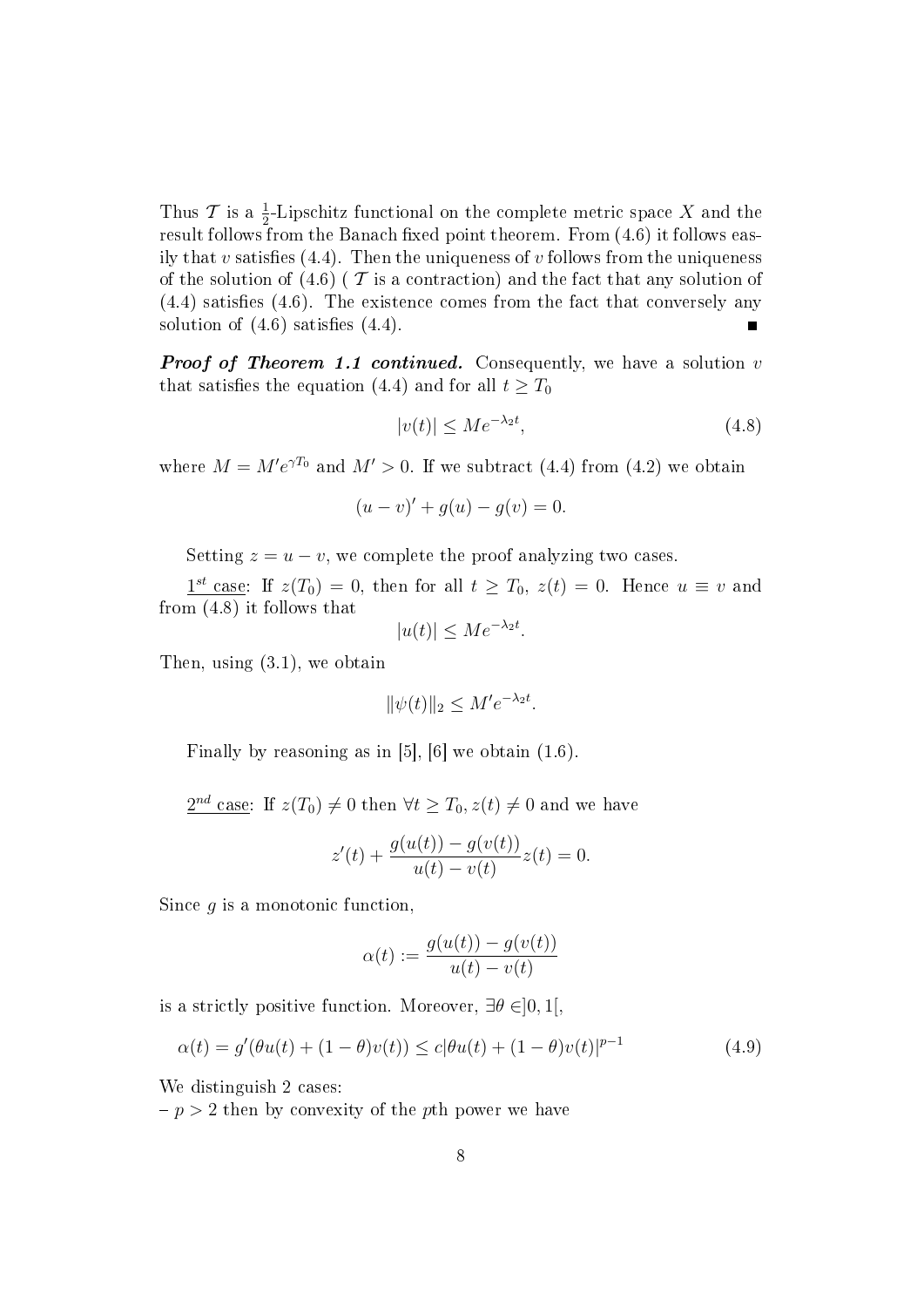$$
|\theta u(t) + (1-\theta)v(t)|^{p-1} \leq \theta |u|^{p-1} + (1-\theta)|v|^{p-1} \leq |u|^{p-1} + |v|^{p-1}.
$$

 $-1 < p < 2$  we study the function  $(x+y)^a - x^a$  for  $0 < a < 1$  and  $x, y > 0$ we prove that  $X \longrightarrow (1+X)^a - X^a$  is a decreasing function on  $(0, +\infty)$ , we deduce  $0 < (1 + X)^a - X^a < 1$  and it follows by homogeneity that  $(x+y)^a < x^a + y^a$  by letting  $X = \frac{x}{y}$  $\frac{x}{y}$ . Then we conclude that  $|\theta u(t) + (1 \theta)v(t)|^{p-1} \leq |u|^{p-1} + |v|^{p-1}$ . Consequently we obtain

$$
\forall p > 1, \quad \alpha(t) \le c(|u|^{p-1} + |v|^{p-1}). \tag{4.10}
$$

Setting  $y = |z|$ , we have that

$$
y' + \alpha(t)y \ge 0.
$$

Then the estimate (4.10) implies that

$$
y' \ge -c(|u|^{p-1} + |v|^{p-1})y \ge -c(|z + v|^{p-1} + |v|^{p-1})y.
$$

Hence there exists some constants  $c_2, c_3 > 0$  such that

$$
y' \ge -c_2(|z|^{p-1})y - c_3|v|^{p-1}y.
$$

Since  $y = |z|$ ,

$$
y' \ge -c_2 y^p - c_3 |v|^{p-1} y.
$$

Putting  $a(t) = c_3|v|^{p-1}$ , we deduce that

$$
y' + a(t)y \ge -c_2 y^p. \tag{4.11}
$$

 $\blacksquare$ 

We set

$$
A(t) = -c_3 \int_t^{+\infty} |v|^{p-1} ds, \qquad \omega(t) = e^{A(t)} y
$$

and by replacing  $\omega$  in (4.11), we obtain

$$
\omega(t) \ge \left\{ \frac{1}{\omega(0)^{1-p} + (p-1)c_4 t} \right\}^{\frac{1}{p-1}}
$$

with  $c_4 = \left(\int_0^{+\infty} a(s) ds\right)^{-(p-1)}$ . Then for  $t$  large enough we have

$$
\omega(t) \geq K t^{-\frac{1}{p-1}}.
$$

Since  $t \longrightarrow e^{A(t)}$  is a bounded function, we conclude (1.7) by observing that  $u = z + v$  and v tends to 0 exponentially at infinity.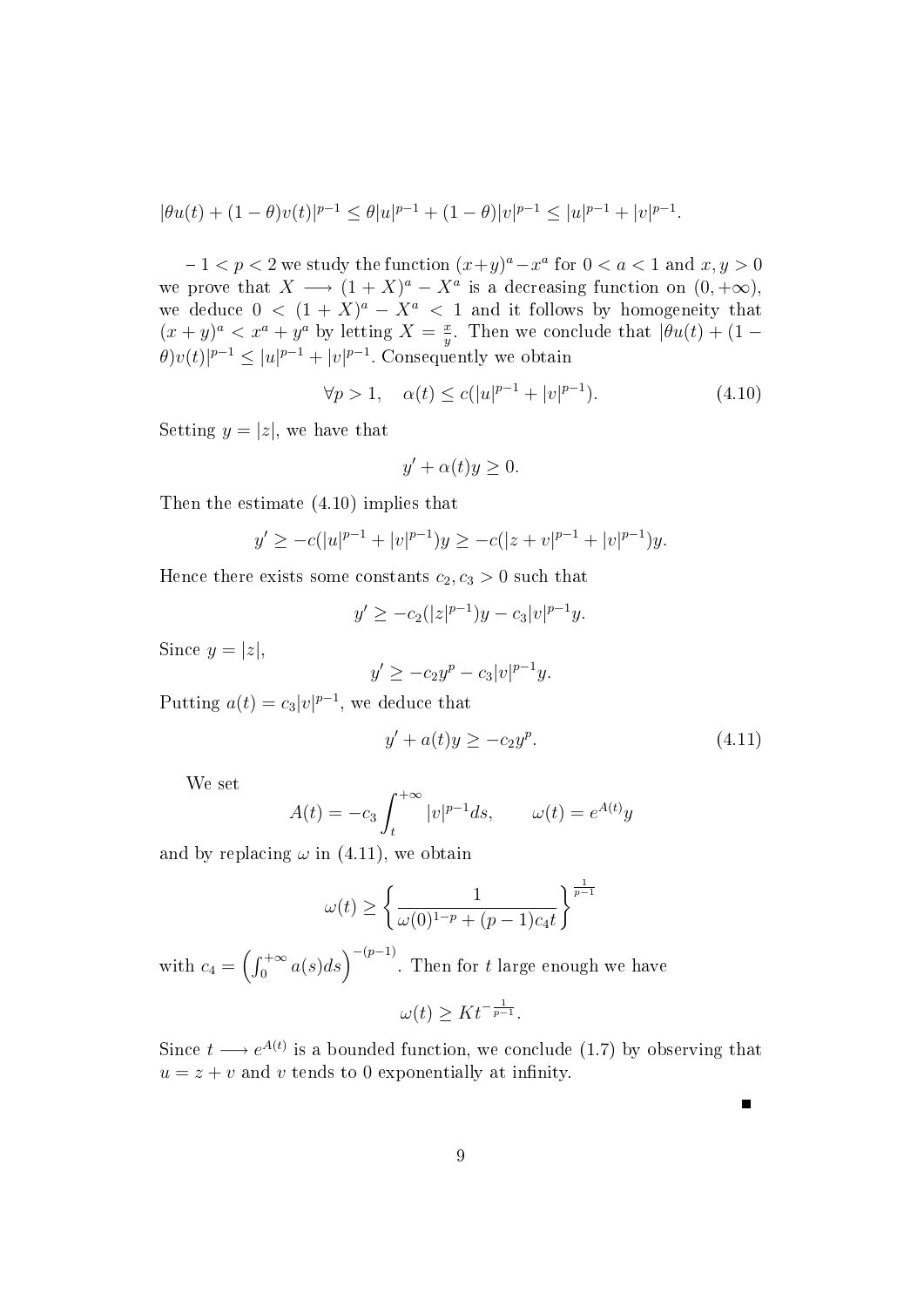### 5 Proof of Theorem 1.2.

Considering  $g(\psi) = |\psi|^{p-1}\psi$ , g satisfies (1.2) and (1.3) with  $c = p$ . Hence Lemma 4.1 is applicable with  $c = p$ , therefore we assume

$$
M \le \left(\frac{\lambda_2}{2p}\right)^{\frac{1}{p-1}}.
$$

In (4.2), we replace  $g(\psi) = |\psi|^{p-1}\psi$  , we can subtract (4.4) from (4.2), we deduce:

$$
(u-v)' + |u|^{p-1}u - |v|^{p-1}v = 0.
$$
\n(5.1)

We will study two cases.

 $1^{st}$  case: If  $z(T_0) = 0$  then for all  $t \geq T_0, z(t) = 0$ . Hence  $u \equiv v$  and from (4.8) it follows that

$$
|u(t)| \le Me^{-\lambda_2 t}.
$$

Moreover, using  $(3.1)$ , we obtain  $(1.8)$ .

$$
\frac{2^{nd} \csc}{t} \text{ case: if } z(T_0) \neq 0 \text{ then for all } t \geq T_0 \ z(t) \neq 0 \text{ and we have}
$$
\n
$$
z'(t) + |u(t)|^{p-1}u(t) - |v(t)|^{p-1}v(t) = z'(t) + \alpha(t)z(t) = 0.
$$

with

$$
\alpha(t) = \frac{|u(t)|^{p-1}u(t) - |v(t)|^{p-1}v(t)}{u(t) - v(t)} \n= \frac{|z(t) + v(t)|^{p-1}(z(t) + v(t)) - |v(t)|^{p-1}v(t)}{z(t)} \n= \frac{|z(t)|^{p-1}|1 + \frac{v(t)}{z(t)}|^{p-1}(z(t) + v(t)) - |v(t)|^{p-1}v(t)}{z(t)}.
$$

In that case  $\alpha(t) > 0$ , indeed  $t \mapsto |u(t)|^{p-1}u(t)$  is non decreasing function. By applying Taylor's formula, we obtain

$$
\alpha(t) = |z(t)|^{p-1} + \beta(t),
$$
\n(5.2)

with  $|\beta(t)| \le Be^{-\eta t}$ , where  $\eta > 0$  is any positive number smaller than  $(p-1)\lambda_2$ and  $B > 0$ . Replacing  $\alpha$  by its expression in (5.2), equation (5.1) becomes

$$
z' + |z|^{p-1}z + \beta(t)z = 0.
$$
\n(5.3)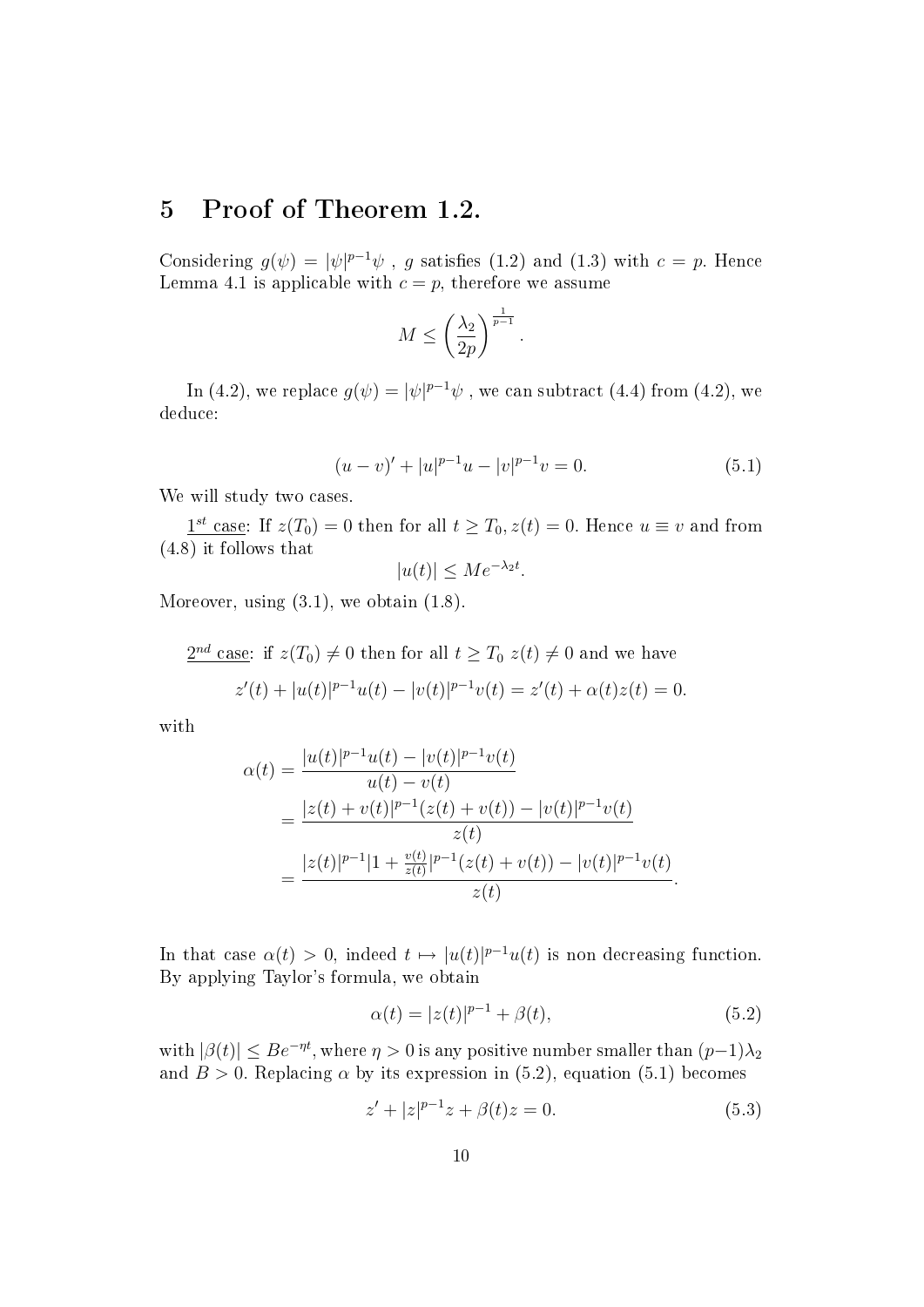Let  $y = |z|$ , we obtain

$$
y' + y^p + \beta(t)y = 0.
$$
 (5.4)

Setting  $\xi(t) = e^{A(t)}y(t)$ , with  $A(t) = -\int_{t}^{+\infty} \beta(s)ds$  we find

$$
|A(t)| \le \int_{t}^{+\infty} |\beta(s)| ds \le \frac{B}{\eta} e^{-\eta t}.
$$
 (5.5)

By Taylor's formula we have

$$
\forall h \in [-1, 1], \quad |e^h - 1| \le 2|h|,\tag{5.6}
$$

we can give the following estimate

$$
|\xi(t) - y(t)| \leq y(t)|e^{A(t)} - 1| \leq 2|A(t)|y(t) \leq \frac{2B}{\eta}||y||_{\infty}e^{-\eta t},
$$

we conclude

$$
|\xi(t) - y(t)| \le k e^{-\delta t},\tag{5.7}
$$

where  $\delta = \eta$  and  $k = \frac{2B}{n}$  $\frac{d}{d\eta} \|y\|_{\infty}$ . Replacing  $\xi(t)$  in (5.3), we have

$$
-e^{-A(t)}\xi'(t) = e^{-pA(t)}\xi^p(t)
$$

$$
\Leftrightarrow -\frac{\xi'(t)}{\xi^p(t)} = e^{(1-p)A(t)}
$$

$$
\Leftrightarrow (\frac{1}{\xi^{p-1}(t)})' = (p-1)e^{(1-p)A(t)}.
$$

 $t \mapsto e^{-(p-1)A(t)}$  is bounded and tends to 1 at infinity,  $\xi$  is given by

$$
\xi(t)^{p-1} = \frac{1}{\xi(t_0)^{1-p} + (p-1) \int_{t_0}^t e^{-(p-1)A(s)} ds}.
$$

we set

$$
D(t) = \xi(t_0)^{1-p} + (p-1) \int_{t_0}^t e^{-(p-1)A(s)} ds \quad \text{and} \quad h(t) = -(p-1)A(t),
$$

then we show that  $D(t) - (p-1)t$  is bounded.

From (5.5), we know that  $t \mapsto h(t)$  is an integrable function, then by  $(5.6), (e^{-(p-1)A(t)}-1)$  is also integrable. In order to show  $(1.9)$ , we proceed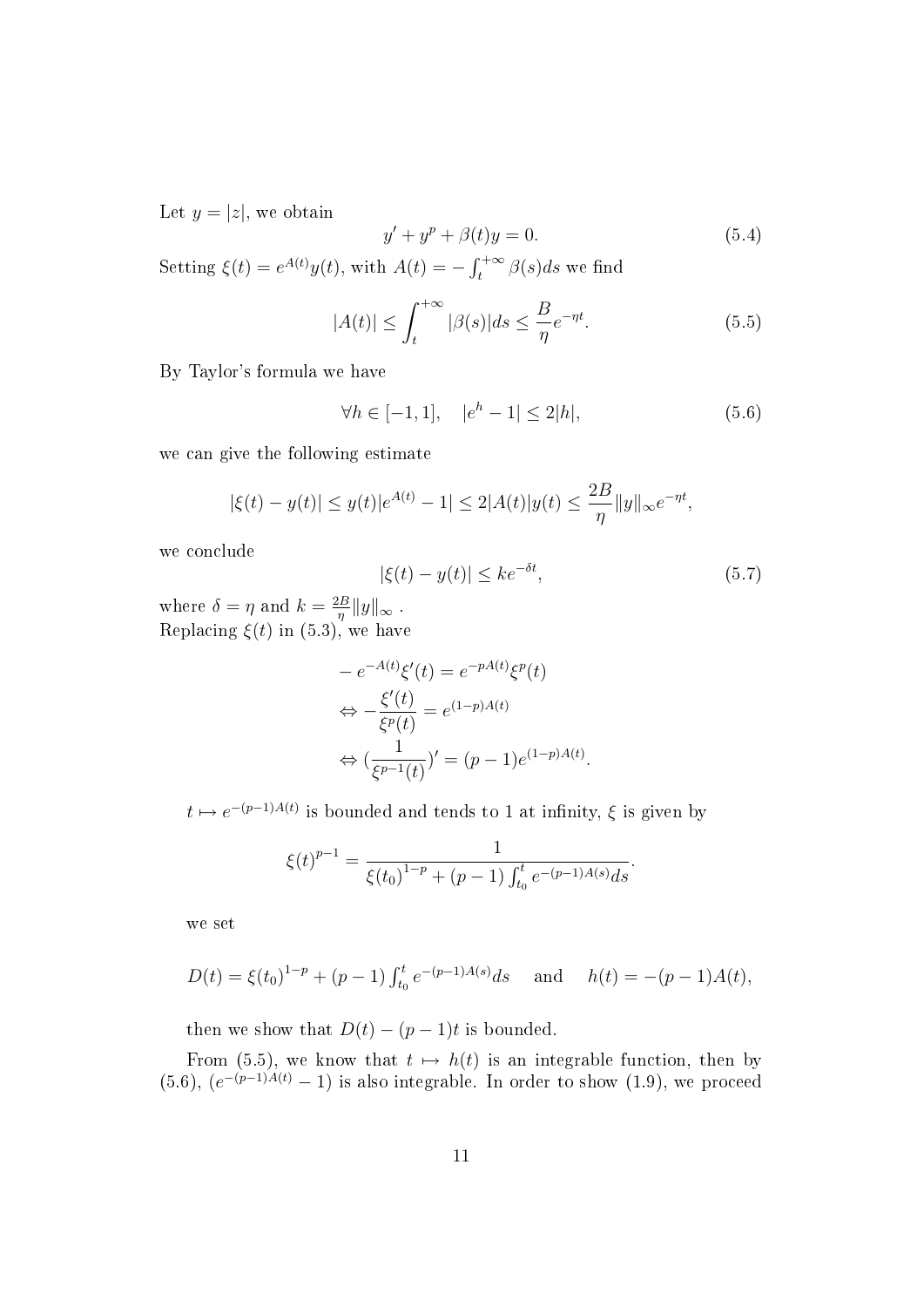as follows

$$
|D(t) - (p-1)t| = |\xi(t_0)^{1-p} + (p-1) \int_{t_0}^t e^{-(p-1)A(s)} ds - (p-1)t|
$$
  
=  $|\xi(t_0)^{1-p} + (p-1) \int_{t_0}^t (e^{-(p-1)A(s)} - 1) ds - (p-1)t_0|$ 

Using (5.6) we obtain

$$
|D(t) - (p-1)t| \le |K| + 2(p-1)^2 \int_{t_0}^t |A(s)| ds
$$
  

$$
\le M_1 = |K| + 2(p-1)^2 \frac{B}{\eta^2}
$$

with  $K = \xi(t_0)^{1-p} - (p-1)t_0$ . Setting  $d(t) = D(t) - (p-1)t$ , we obtain

$$
\begin{split}\n\left| \xi(t) - \left( \frac{1}{(p-1)t} \right)^{\frac{1}{(p-1)}} \right| &= \left| \left( \frac{1}{D(t)} \right)^{\frac{1}{(p-1)}} - \left( \frac{1}{(p-1)t} \right)^{\frac{1}{(p-1)}} \right| \\
&= \left| \left( \frac{1}{D(t) - (p-1)t + (p-1)t} \right)^{\frac{1}{(p-1)}} - \left( \frac{1}{(p-1)t} \right)^{\frac{1}{(p-1)}} \right| \\
&= \left| \left( \frac{1}{d(t) + (p-1)t} \right)^{\frac{1}{(p-1)}} - \left( \frac{1}{(p-1)t} \right)^{\frac{1}{(p-1)}} \right| \\
&= \left| \left( \frac{1}{(p-1)t} \right)^{\frac{1}{(p-1)}} \left( \frac{1}{\frac{d(t)}{(p-1)t} + 1} \right)^{\frac{1}{(p-1)}} - \left( \frac{1}{(p-1)t} \right)^{\frac{1}{(p-1)}} \right| \\
&= \left( \frac{1}{(p-1)t} \right)^{\frac{1}{(p-1)}} \left| \left( \frac{d(t)}{(p-1)t} + 1 \right)^{-\frac{1}{(p-1)}} - 1 \right| \\
&= \left( \frac{1}{(p-1)t} \right)^{\frac{1}{(p-1)}} \left( 1 - \left( \frac{d(t)}{(p-1)t} + 1 \right)^{-\frac{1}{(p-1)}} \right).\n\end{split}
$$

Since  $\frac{d(t)}{dt}$  $\frac{d(t)}{(p-1)t}$  | < 1 for t large enough. Let  $\eta(t) = \left(1 + \frac{d(t)}{(p-1)t}\right)^{-\frac{1}{(p-1)}}$ , by the mean value Theorem and if we suppose that  $\frac{d(t)}{d(t-1)}$  $\frac{d(t)}{(p-1)t} \leq \frac{1}{2}$ , we obtain

$$
|\eta'(t)| \le \frac{1}{p-1} \times 2^{1+\frac{1}{p-1}}.
$$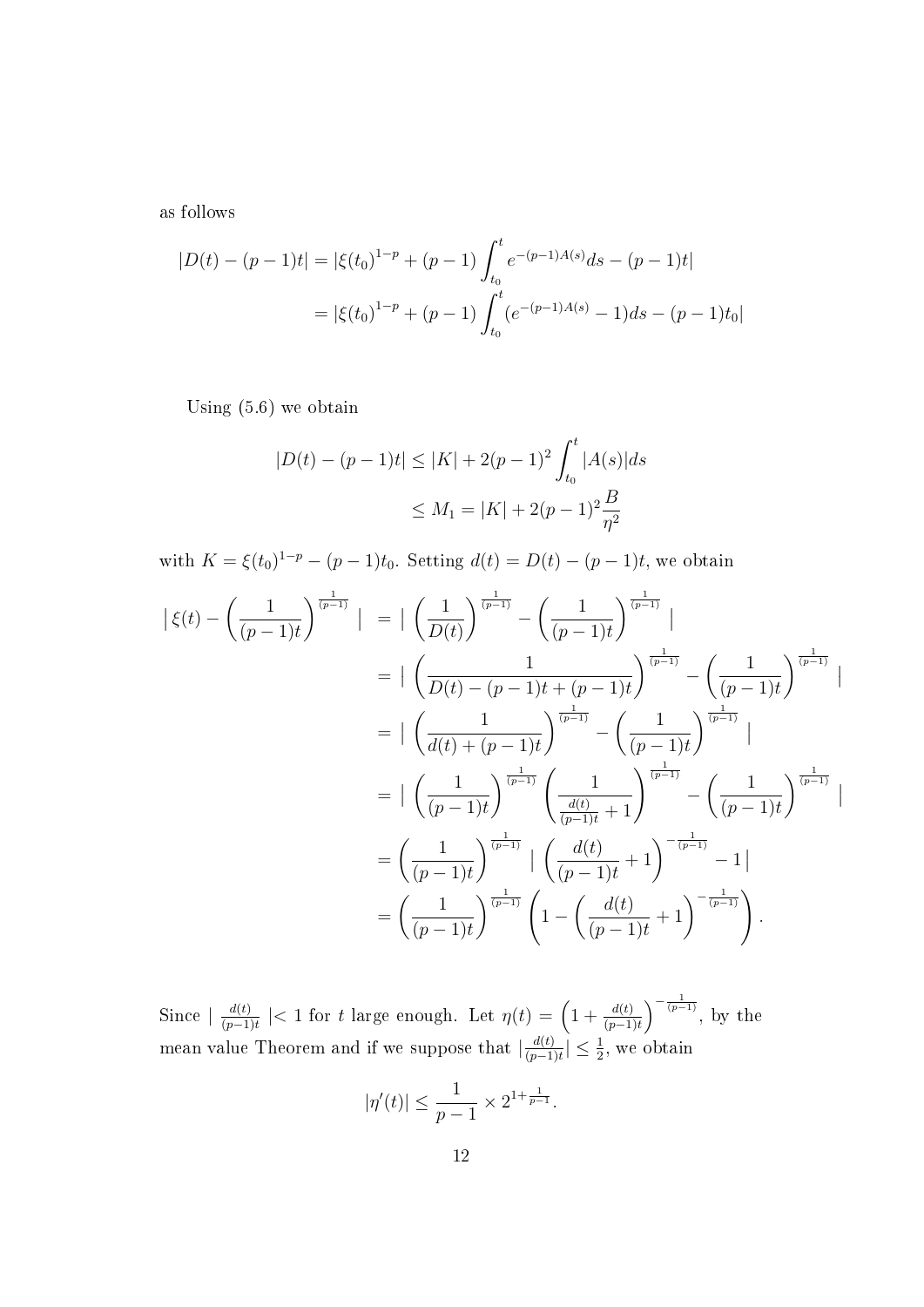Therefore

$$
|1 - \left(1 + \frac{d(t)}{(p-1)t}\right)^{-\frac{1}{(p-1)}}| \le \frac{1}{p-1} \times 2^{1 + \frac{1}{p-1}} \left|\frac{d(t)}{(p-1)t}\right|.
$$

As we have seen above,  $d(t)$  is bounded by  $M_1$  then we conclude

$$
|\xi(t) - \left(\frac{1}{(p-1)t}\right)^{\frac{1}{(p-1)}}| \leq Ct^{-1-\frac{1}{p-1}}.
$$

With  $C = \left(\frac{1}{p-1}\right)^{\frac{p}{p-1}} \times 2^{1+\frac{1}{p-1}} M_1$ .

We recall that z has a constant sign on  $[T_0, +\infty]$  and z and u have the same sign. As in Section 4, we set  $u = v + z$  and  $\psi = u + w$ , we distinguish two cases

- If  $z > 0$ , this implies that for t large enough  $u > 0$  and  $|\psi| = \psi$ . Then

$$
||\psi| - \left(\frac{1}{(p-1)t}\right)^{\frac{1}{(p-1)}} \Big| \le |u - \left(\frac{1}{(p-1)t}\right)^{\frac{1}{(p-1)}} \Big| + |w| \le K t^{-1-\frac{1}{p-1}}.
$$

Indeed,

$$
|u - \left(\frac{1}{(p-1)t}\right)^{\frac{1}{(p-1)}}| \le |u-z| + |z-\xi| + |\xi - \left(\frac{1}{(p-1)t}\right)^{\frac{1}{(p-1)}}|
$$
  

$$
\le Me^{-\lambda_2 t} + ke^{-\delta t} + Ct^{-1-\frac{1}{p-1}}.
$$

Since we have  $(5.7)$ , we obtain  $(1.9)$ .

- If we suppose that  $z < 0$ , then implies that  $u < 0$ . By similar calculations we obtain the same result.

Indeed,  $|\psi| = -\psi$ , and we have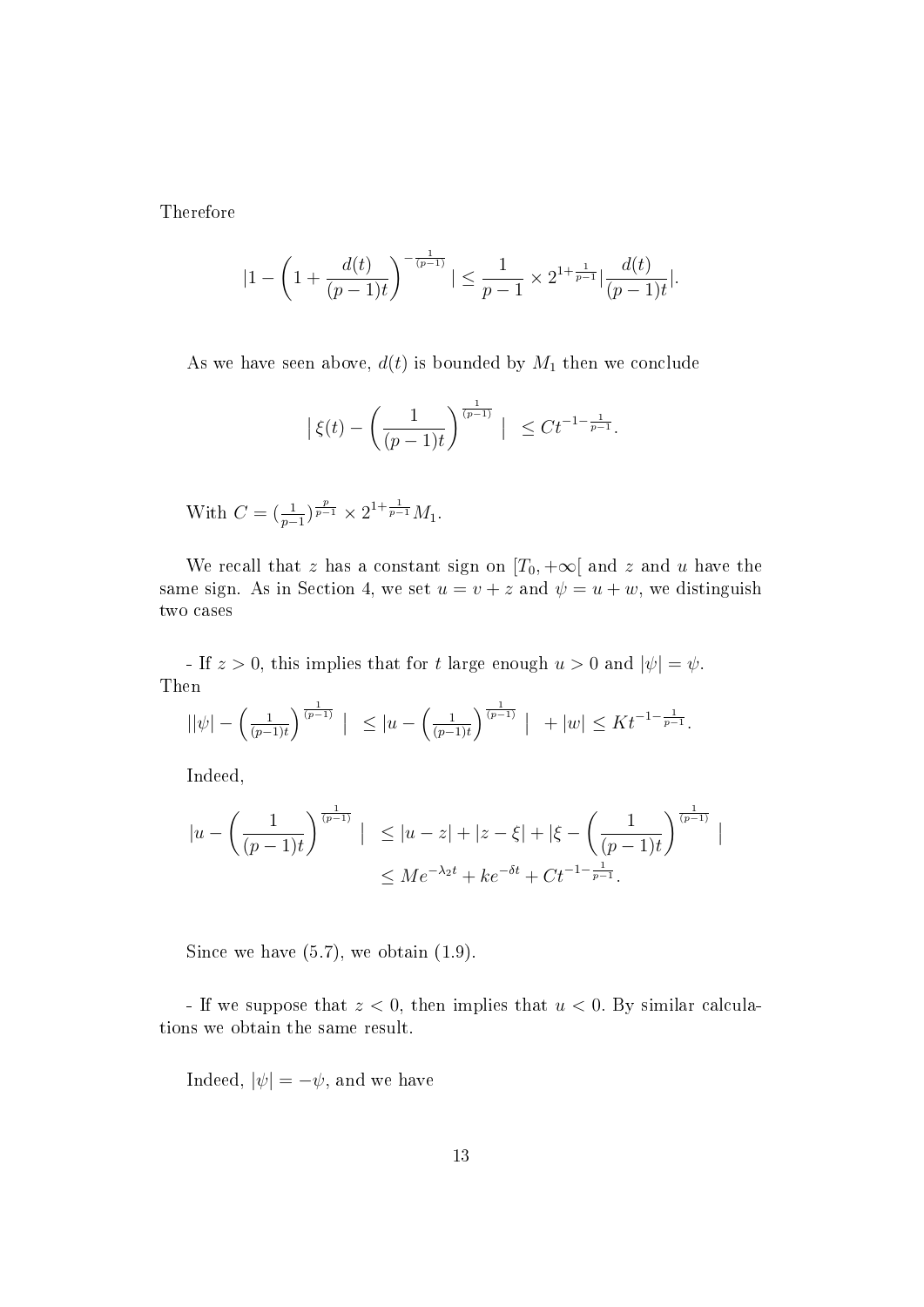$$
||\psi| - \left(\frac{1}{(p-1)t}\right)^{\frac{1}{(p-1)}} \mid \leq |-u - \left(\frac{1}{(p-1)t}\right)^{\frac{1}{(p-1)}} | + |w|
$$
  

$$
\leq Kt^{-1-\frac{1}{p-1}}
$$

since

$$
|-u - \left(\frac{1}{(p-1)t}\right)^{\frac{1}{(p-1)}}| \le |u-z| + |-z-\xi| + |\xi - \left(\frac{1}{(p-1)t}\right)^{\frac{1}{(p-1)}}|
$$
  

$$
\le Me^{-\lambda_2 t} + ke^{-\delta t} + Ct^{-1-\frac{1}{p-1}}.
$$

Also since we have  $(5.7)$ , finally we obtain  $(1.9)$ .

# 6 Proof of Proposition 1.3

(i) If  $\psi$  is an odd function, then  $\psi(0,-x) = -\psi(0,x)$ . It implies for all  $t > 0$ ,  $\psi(t, -x) = -\psi(t, x)$ .

In that case

$$
u(t) = P\psi(t, x) = \frac{1}{|\Omega|} \int_{\Omega} \psi(t, x) dx = 0.
$$

Moreover, we know that  $\psi = u + w$ , where  $w(t) \in N^{\perp}$  for all  $t \geq 0$  and (cf. Proposition 3.1) we have

$$
||w(t)||_{L^{\infty}(\Omega)} \leq Ke^{-\lambda_2 t},
$$

hence the solution  $\psi$  satisfies (1.8).

(ii) If  $\psi(0, x) \ge 0$  and  $\psi$  does not vanish a.e in  $\Omega$ , then for all  $t \ge 0$  $\psi(t, x) > 0$ , it implies that

$$
\int_{\Omega} \psi(t, x) dx > 0. \tag{6.1}
$$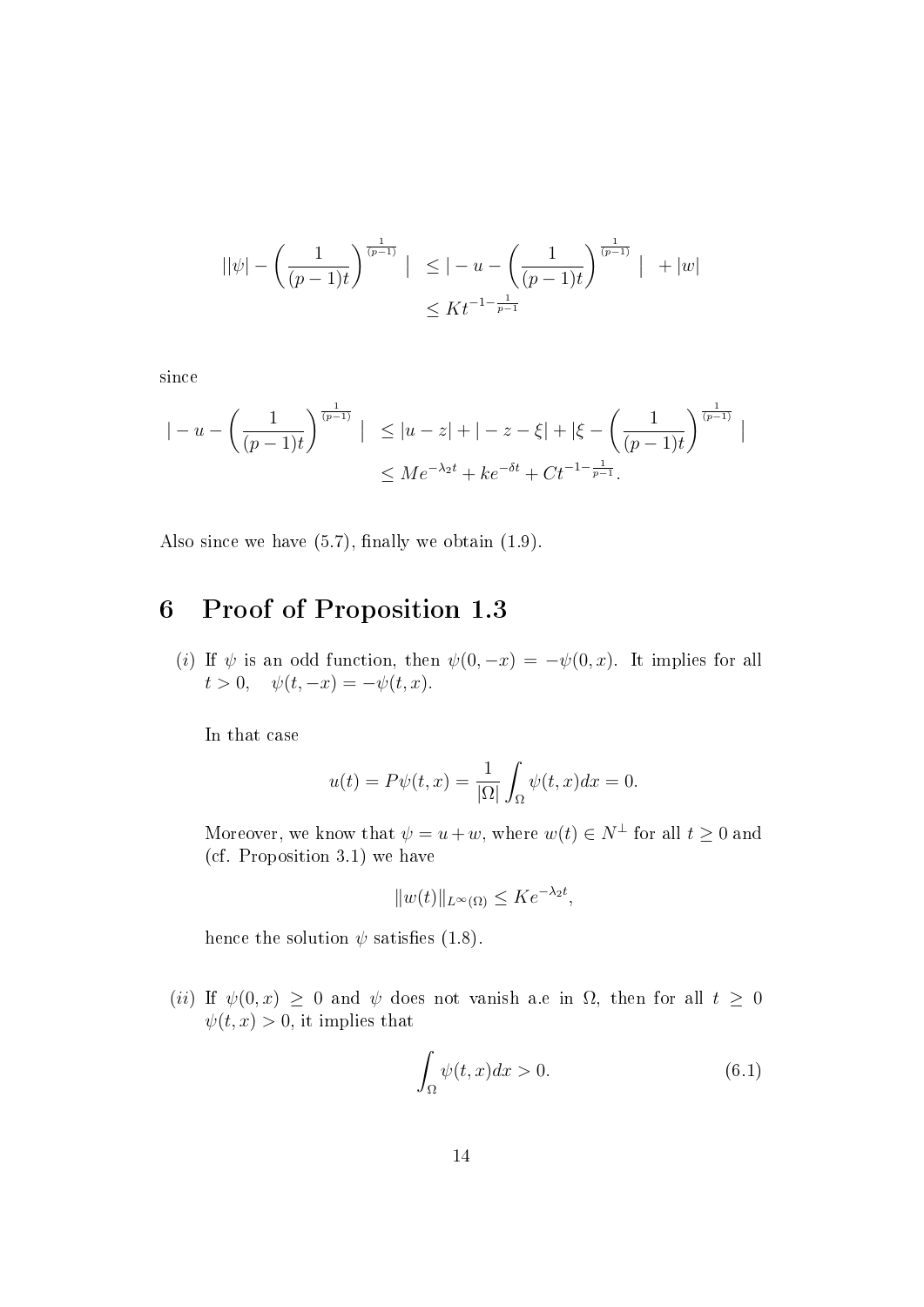We suppose that we have  $\|\psi(t, \cdot)\|_{\infty} \leq Ce^{-\lambda_2 t}$  and we consider the problem (1.1) then we integrate on  $\Omega$ , we obtain

$$
\int_{\Omega} \psi_t(t, x) dx = - \int_{\Omega} g(\psi(t, x)) dx.
$$
\n(6.2)

An elementary calculation shows that we have

$$
\int_{\Omega} g(\psi(t, x))dx \leq \frac{c}{p} \int_{\Omega} |\psi(t, x)|^p dx
$$
  
\n
$$
\leq \frac{c}{p} \int_{\Omega} |\psi(t, x)|^{p-1} \psi(t, x) dx
$$
  
\n
$$
\leq \frac{c}{p} \int_{\Omega} ||\psi(t, x)||_{\infty}^{p-1} \psi(t, x) dx
$$
  
\n
$$
\leq \frac{c}{p} C^{p-1} e^{-(p-1)\lambda_2 t} \int_{\Omega} \psi(t, x) dx
$$

Now we set  $y(t) = \int_{\Omega} \psi(t, x) dx$ . From (6.2), we deduce

$$
y'(t) \ge -Me^{-\delta t}y(t) \tag{6.3}
$$

with  $M=\frac{c}{n}$  $\frac{c}{p}C^{p-1}$  and  $\delta = (p-1)\lambda_2$ .

Since  $y(t) > 0$  by  $(6.1)$ , we can integrate in the interval  $[0, t]$ , we obtain

$$
y(t) \ge y(0) \exp\left\{-M \int_0^t e^{-\delta s} ds\right\} \ge y(0) \exp\left\{-\frac{M}{\delta}\right\} > 0. \quad (6.4)
$$

Hence  $y$  does not tend to 0 for  $t$  large, this contradicts our hypothesis and we conclude that  $y$  satisfies  $(1.7)$ .

#### References

- [1] P. Bénilan, H. Brézis, Solutions faibles d'équations d'évolution dans les espaces de Hilbert, Annales de l'institut Fourier, 22 no. 2 (1972), p. 311-329.
- [2] H.Brézis, Opérateurs maximaux monotones et semi-groupes de contractions dans les espaces de Hilbert.
- [3] C. M.Dafermos, Asymptotic behavior of solutions of evolution equations, Nonlinear Evolution Equations, M. G. Crandall Ed, Academic Press, New-York 1978, 103-123.